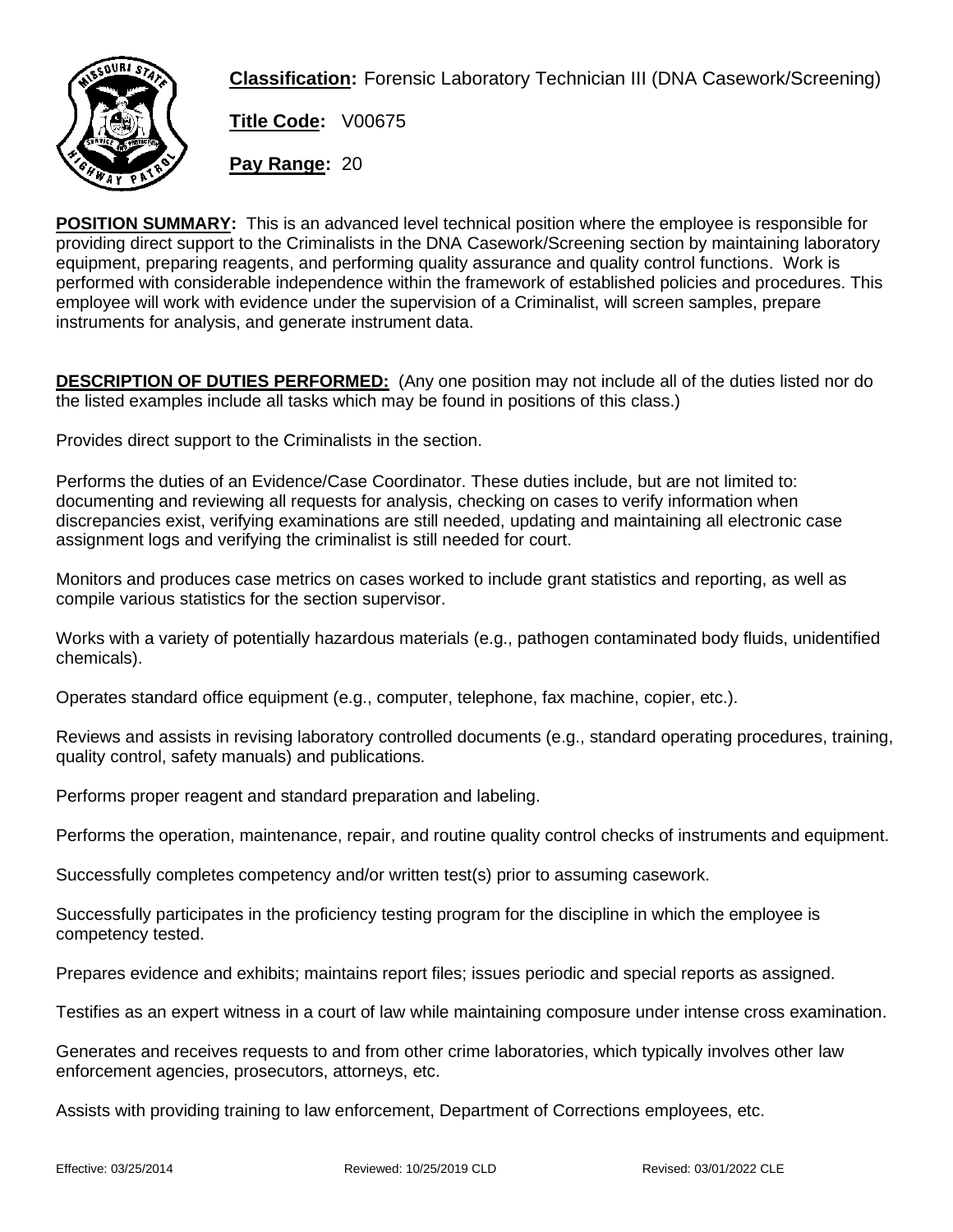Performs data entry, filing, inventory, maintaining records, ordering, and stocking supplies to include common and individual workspaces.

Opens cases, lists evidence, performs examinations, and records information into the Laboratory Information Management System (LIMS).

Assists criminalists in validation processes.

Prepares reference standards and casework samples for analysis.

Performs visual as well as presumptive and confirmatory analytical tests where appropriate to identify biological stains such as blood and semen from casework evidence.

Prepares written laboratory reports related to the analytical results of casework.

Monitors and tracks expenditures for the section budget and grant funds, and compiles various statistics for the section supervisor.

Perform secondary or technical review when necessary.

Outsource cases or samples to vendor labs if necessary.

Provides training to laboratory technicians in the proper methods of maintenance and operation of laboratory equipment, preparation of reagents, and performing quality assurance and quality control functions.

Performs job-related travel as needed.

Performs discipline-related duties as assigned.

Performs other related duties as assigned.

## **REQUIRED KNOWLEDGE, SKILLS, AND ABILITIES:** Thorough knowledge of accreditation compliance criteria.

Knowledge of state and federal laws, rules, regulations, and Patrol polices.

Ability to participate in a formal and on-the-job training program.

Ability to perform work in accordance with prescribed procedures, make accurate observations of test results, and prepare accurate records and reports.

Ability to remain impartial in performance of laboratory activities (e.g., purchasing supplies, analyzing evidence, testifying in court).

Ability to maintain composure while under cross-examination regarding personal and scientific qualifications and testify to laboratory findings in court.

Ability to establish and maintain effective working relations with others.

Ability to work with restricted, highly sensitive information in a confidential and professional manner and maintain the information as such.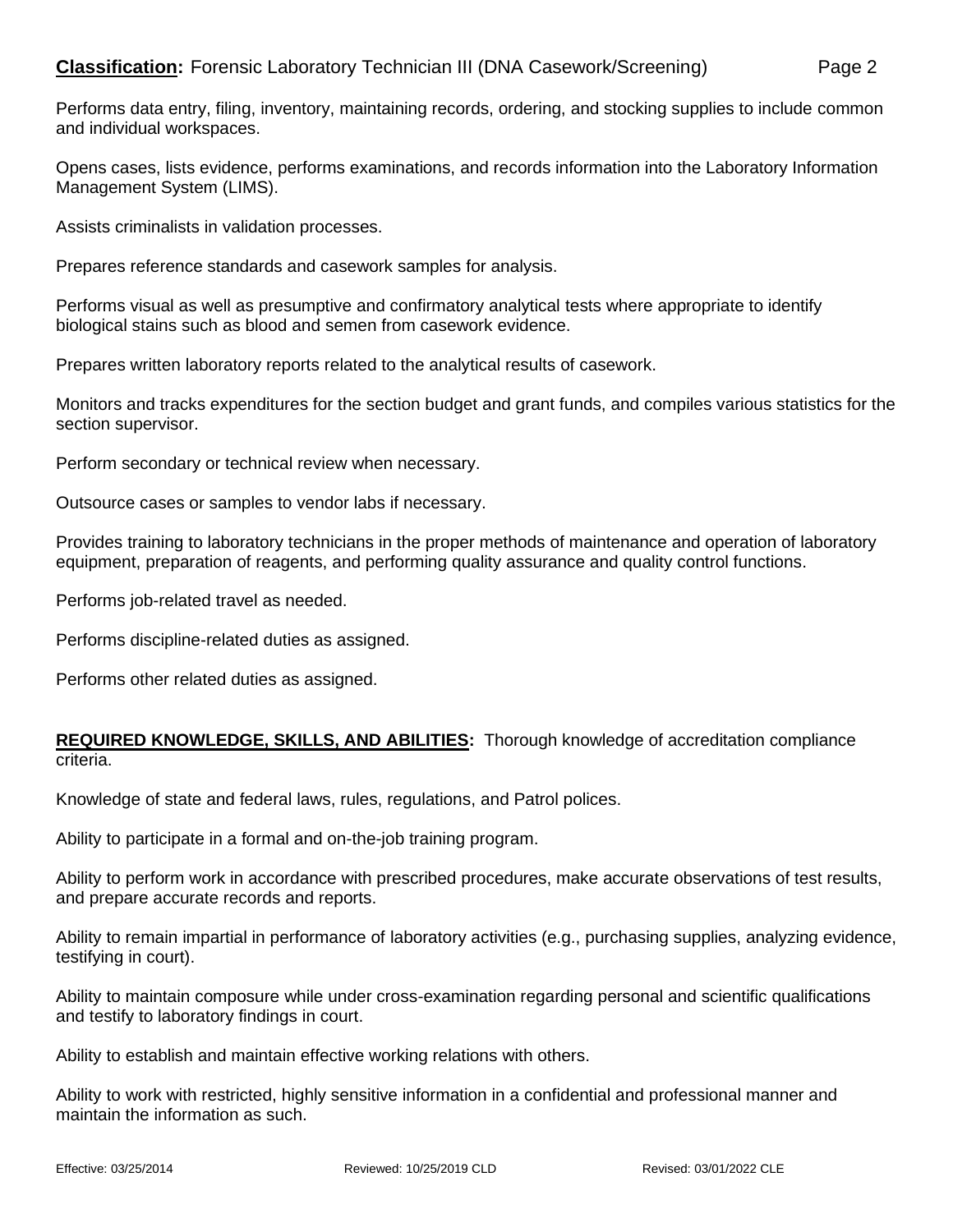Ability to distinguish colors necessary to perform laboratory tests.

Ability to examine forensic evidence and recognize and identify minute details.

Ability to properly use laboratory equipment, computer and photography equipment, and chemicals.

Ability to perform job related travel (e.g., appearing in court, observing crime scene investigations, attending training meetings and seminars, etc.

Thorough knowledge of the safety rules and procedures associated with laboratory equipment and chemicals.

Ability to work with potentially hazardous materials as detailed in the description of duties.

Ability to gather, assemble, correlate, and analyze facts to be incorporated into a laboratory report.

Ability to compile and prepare information for presentations (e.g., mock trials, courtroom testimony, depositions, pretrial conferences, meetings, etc.).

Ability to train others on the collecting, examination, and preparation of evidence.

Ability to successfully complete competency test(s) prior to assuming casework.

Ability to generate and receive requests for information from a variety of individuals regarding forensic science.

Ability to discuss graphic topics with competence, impartiality and professionalism.

Ability to stand for extended periods and lift moderate loads (30 pounds).

Ability to perform basic mathematical operations, including algebraic calculations; the ability to calculate volumes, weights, and measures; the ability to utilize and interpret statistics.

Ability to exercise judgment, decisiveness, and creativity in situations involving the direction, control, and planning of an entire program or set of programs.

Ability to organize, coordinate, manage, and/or correlate data and present it to a group in a clear and concise manner.

Must possess excellent communication and presentation skills including the ability to communicate clearly and concisely to a wide range of individuals.

Ability to maintain accurate manual and computer databases, inventories, and QA/QC logs.

Ability to plan daily activities and work independent of direct supervision.

Ability to read English effectively.

Ability to communicate in English clearly and concisely, both orally and in writing.

Ability to work with material that may be of a sexual nature relating to criminal activity (e.g., written material, photographs, and/or verbal language, etc.).

Ability to work hours as assigned.